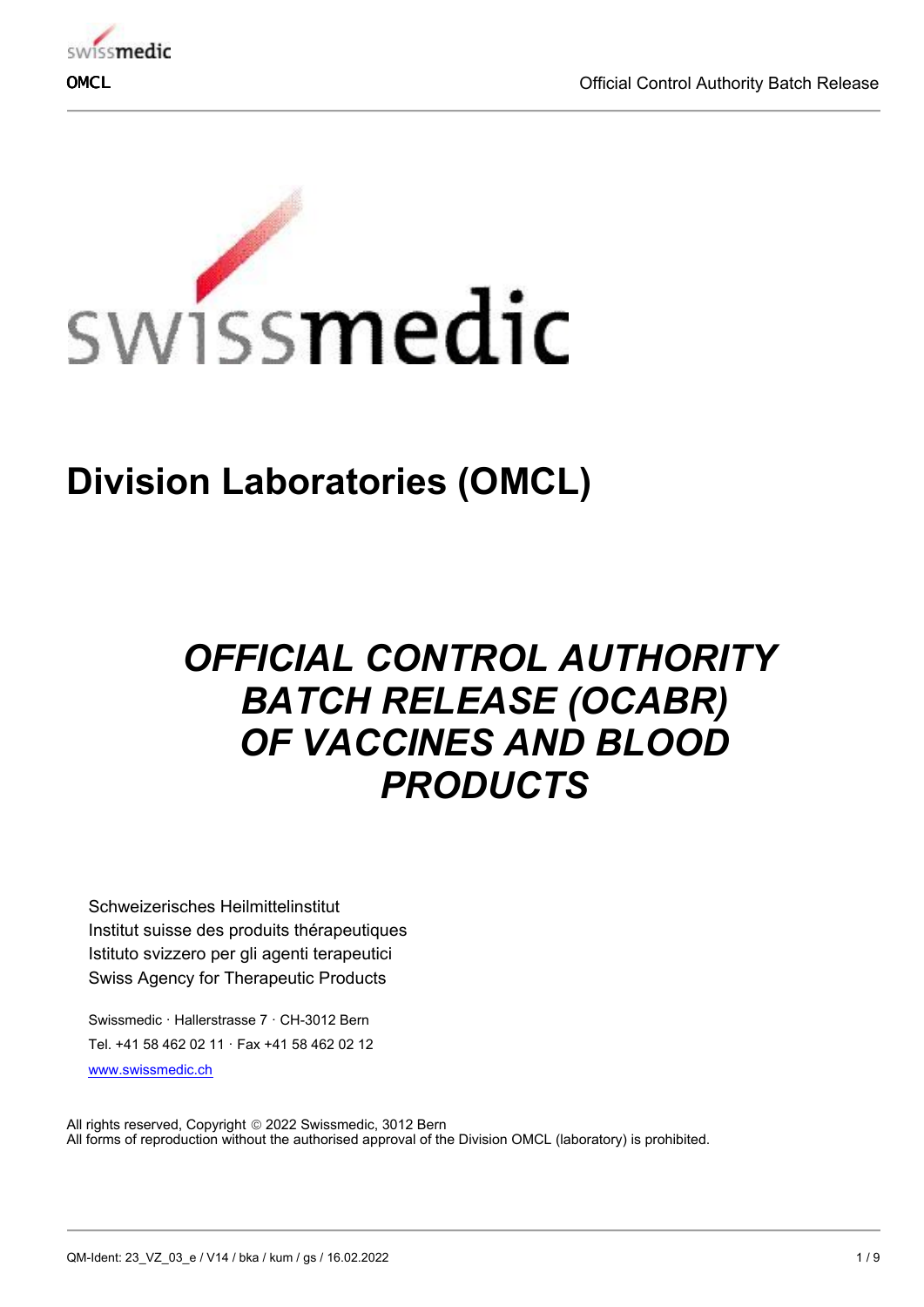

## **1 Introduction**

This brochure provides clients with information and details regarding the requirements and procedures relating to the official control authority batch release of vaccines and blood products and plasma pool testing by the Division Laboratories (OMCL) of Swissmedic.

# **2 General information**

## **2.1 Official control authority batch release**

If the manufacturing of a medicinal product requires specific measures, particularly to ensure its safety, release must be obtained from the Swiss Agency for Therapeutic Products for each batch prior to distribution. This is in accordance with Article 17 of the Swiss Federal Act on Medicinal Products and Medical Devices (Therapeutic Products Act, TPA) of 15 December 2000. In accordance with Articles 18 to 21 of the Swissmedic Medicinal Products Authorisation Ordinance (AMZV) of 9 November 2001, batch release particularly applies to:

- a. medicinal products manufactured from human blood or human plasma;
- b. vaccines;
- c. animal sera for use on humans.

The Agency may subject additional products to official control authority batch release if this is necessary to ensure the safety of medicines.

When granting the marketing authorisation, the Agency stipulates whether or not the medicinal product is subject to official control authority batch release. The Agency publishes a list of medicinal products that are subject to such batch release before they may be placed on the market. This list can be found on the Swissmedic website [\(www.swissmedic.ch\)](http://www.swissmedic.ch).

In accordance with Article 19 of the AMZV, the authorisation holder must obtain prior release from the Agency for every batch to be placed on the market in Switzerland.

## **2.2 The Division Laboratories (OMCL) of Swissmedic**

The Official Medicines Control Laboratory (OMCL) of Swissmedic (hereinafter referred to as OMCL) is an ISO/IEC 17025 certified control laboratory for chemical, physical and biological analysis of medicinal substances. The scope of the OMCL accreditation is shown on the website of the Swiss Accreditation Service (SAS), at [www.sas.admin.ch](http://www.sas.admin.ch) (Section "Accredited bodies", Accreditation no. STS 0158).

The OMCL consists of three laboratory units. Laboratory unit 1 is responsible for official control authority batch release (OCABR).

The OMCL issues or refuses the release of the individual batches of vaccines and blood products, based on the Medicinal Products Authorisation Ordinance (AMZV). The decision is based on the results of the analytical examination of the products, the assessment of the manufacturing documentation and the analytical plasma pool testing for products made from human blood.

The OMCL releases a batch by issuing a certificate if the relevant quality specifications have been fulfilled. The certificate can also be issued based on batch release by a foreign authority.

If the requirements for batch release are not met, the OMCL issues a refusal for the batch and a Notice of Non-Compliance.

As a result of the bilateral agreement with the EU, the OMCL is an active member of the EU/EEA network for Official Control Authority Batch Release (OCABR network).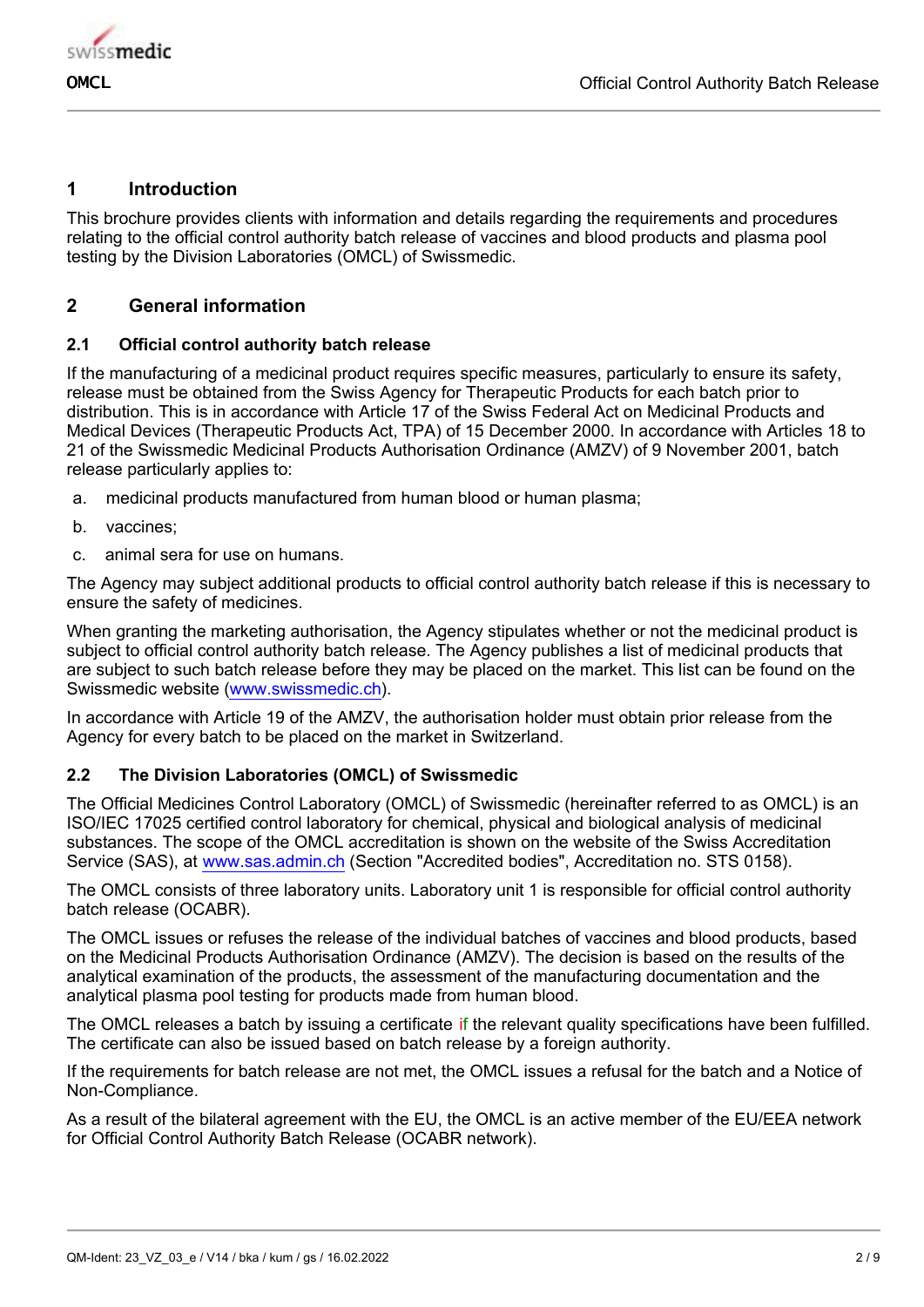

## **2.3 The bilateral agreement with the EU**

The mutual recognition agreement (MRA) between the Swiss Confederation and the EU/EEA in relation to conformity assessment of 12 June 1999 allows for the mutual recognition of official control authority batch release for industrially manufactured products made in Switzerland or the EU (Chapter 15 and the Explanatory Notes thereto). This means that medicinal products intended for the Swiss market, which are subject to official control authority batch release in Switzerland and at least one EU member state and which have already been examined and released by the OMCL of an EU member state, require no additional sample testing by the OMCL, and EU OMCL batch release is fully recognised. According to the agreement, only a notification of the batch by the authorisation holder to the OMCL is required. In return, the batch release certificates issued by the OMCL are recognised by the EU member states. The diagram (1) below summarises the processes for batch releases and notifications in accordance with the bilateral agreement.



Diagram 1: Process for batch release and notifications in accordance with the bilateral agreement

For batch releases, notifications and plasma pool testing within the framework of the MRA, the OMCL uses the EU Administrative Procedure for Official Control Authority Batch Release. The procedure and the product-specific guidelines can be found at the website of the European Directorate for the Quality of Medicines and Health Care (EDQM) at [www.edqm.eu](http://www.edqm.eu).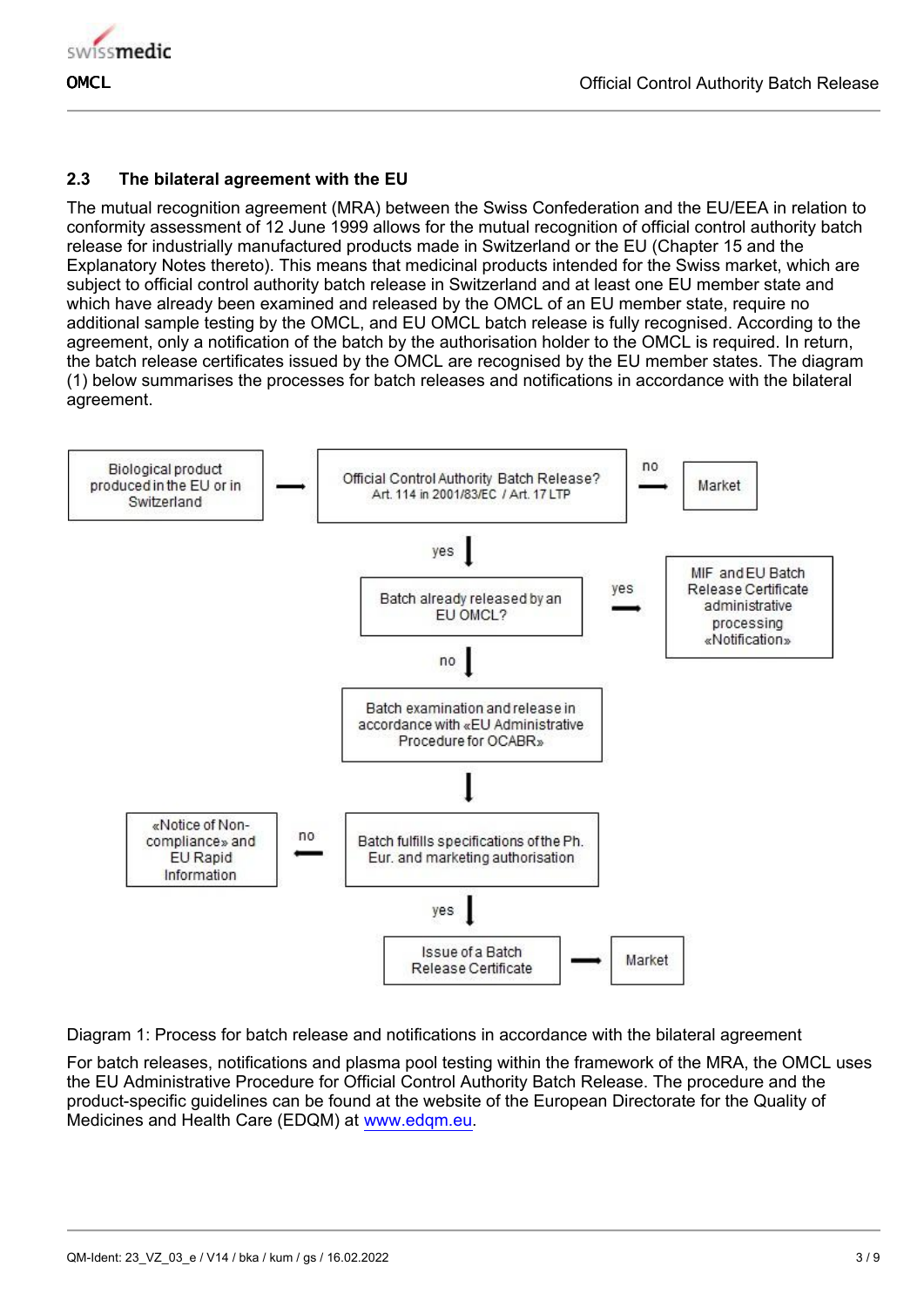

## **2.4 Plasma pool testing**

Plasma pool testing for medicinal products made from human blood is part of the batch release process and serves to verify the viral safety of the products. This examination is also described in the monograph "Human plasma for fractionation (0853)" in the European Pharmacopoeia (Ph. Eur.).

## **3 Requirements and processes for batch release, notifications and plasma pool testing**

## **3.1 Application forms**

The application forms for batch release, notification and plasma pool testing can be found on the Swissmedic website [\(www.swissmedic.ch\)](http://www.swissmedic.ch).

Changes to the application forms will be communicated to the OMCL clients by circular letter.

#### **3.2 Batch release**

The authorisation holder must submit the batch documentation and the samples to the OMCL at the same time as the *Request for Batch Release*. Documentation is submitted electronically via the **eGov Service OCABR** (hereafter "portal"). When submitting the samples, shipment and labelling must comply with point 3.5 "Labelling and reception of samples". As soon as the application, samples and all documentation is available to the OMCL, the assessment of the batch is normally completed within 30 days.

If irregularities are noted, or if examinations requiring considerable resources are necessary, the assessment may take longer. In such cases, the OMCL will inform the affected clients.

The authorisation holder may withdraw an application for batch release for a batch that is in the assessment process at any time, by providing written justification for the withdrawal. In such cases, the OMCL will charge for any expenses already incurred.

By agreement with the OMCL, batches can also be tested in a parallel procedure. For this procedure, the authorisation holder submits samples to the OMCL together with the *Request for Batch Release,* before it has completed its own analytical testing. The OMCL also begins testing the samples and completes the assessment as soon as the complete batch documentation from the manufacturer available.

The parallel procedure can speed up batch release for the authorisation holder, but entails the risk that the holder may need to withdraw the batch because of noncompliance with the specifications during the analytical testing. For batches examined within the framework of the MRA, the OMCL is in this case obliged by the "EC Administrative Procedure for Official Control Authority Batch Release" to inform the members of the EU/EEA OCABR network of the withdrawal.

## **3.3 Notifications**

For the notification of a batch according to the MRA, the OMCL requires the completed *Market Information Form* (MIF) and a copy of the EU batch release certificate from the authorisation holder. Notifications have to be submitted electronically via the portal. Since Swissmedic has no access to the specifications authorised in the EU, the OMCL also requests the authorisation holder to submit a certificate of analysis for the batch, although this is not foreseen within "EU Administrative Procedure for Official Control Authority Batch Release". For Swissmedic this is the only way of verifying whether the specifications in the certificate of analysis comply with authorisation requirements in Switzerland. If the authorisation holder confirms in writing that the specifications authorised in Switzerland and in the EU are equivalent, the submission of a certificate of analysis can be omitted.

Within 7 days following reception of the documents, the authorisation holder receives an confirmation from the OMCL that the batch may be marketed in Switzerland. The confirmation is sent electronically to the authorisation holder. Therefore, the authorisation holder must register one or more recipient e-mail addresses with the OMCL.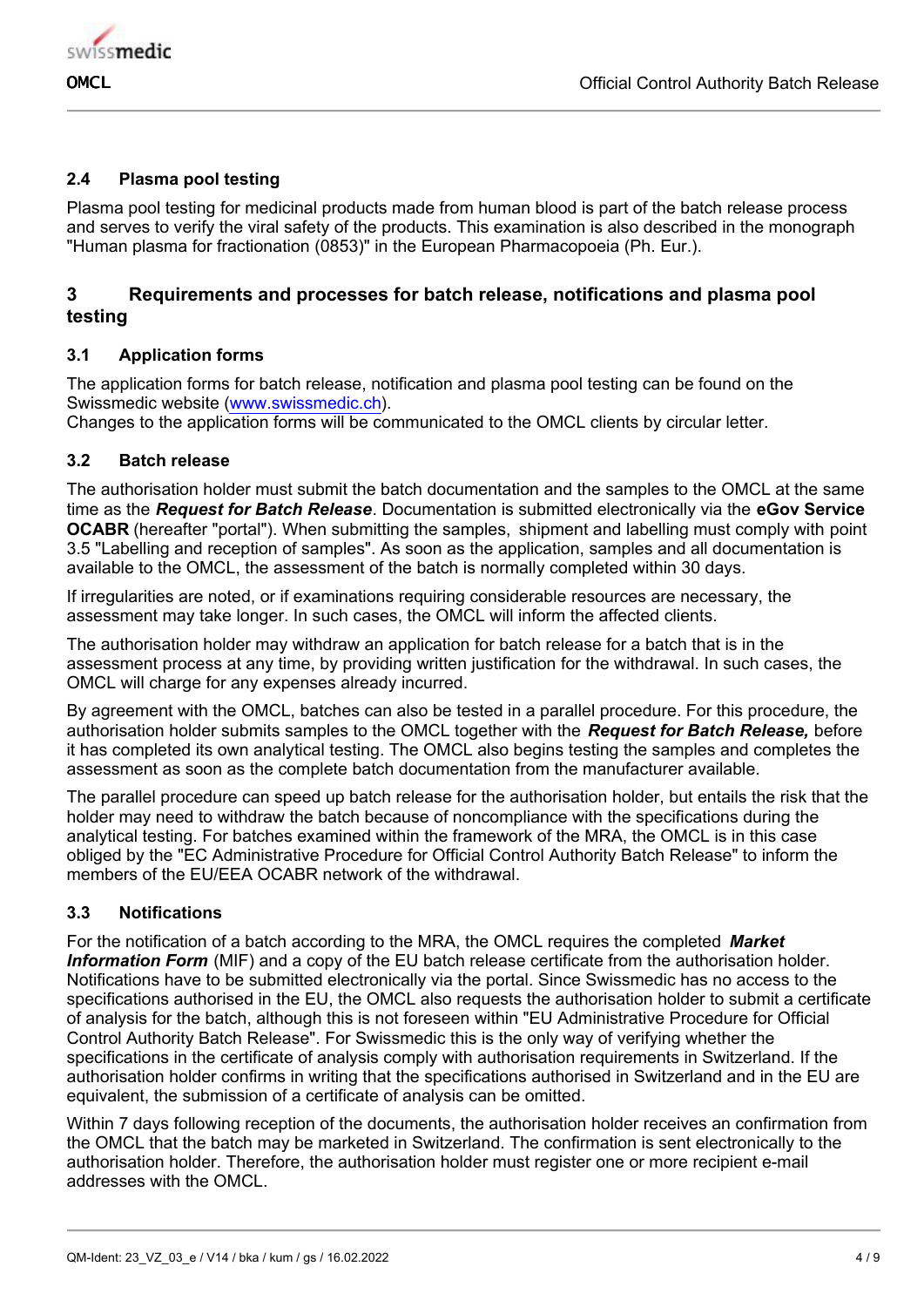

A notification via the OMCL is only possible when the industrial production of the product takes place within the EU/EEA. For products from outside Europe that have nevertheless obtained an EU/EEA OMCL batch release, the OMCL may issue a batch release without carrying out its own sample testing. In such cases, the extent of the manufacturing documentation to be submitted must be agreed with the OMCL.

## **3.4 Plasma pool testing**

The OMCL agrees with its clients on the number of samples required for plasma pool testing. The samples must be sent to the OMCL with the *Request for Testing of Plasma Pool*. Point 3.5 "Labelling and reception of samples" must be followed. An application for plasma pool testing may be submitted independently of a batch release application. Documentation is submitted electronically via the portal. For plasma pool testing, the OMCL employs the OCABR guideline "Protocol for Approval of Plasma Pools".

If plasma pool testing has already been completed within batch release by an OMCL of the EU/EEA network and if the corresponding certificates have been issued, the OMCL does not carry out its own testing. The certificates should, in such cases, be added to the batch documentation.

## **3.5 Labelling and reception of samples**

It falls within the responsibility of the client to ensure that all samples reach the OMCL in perfect condition. The following points must particularly considered:

- Cooled samples and dry ice shipments must be clearly labelled as such, and arrive at the OMCL in the corresponding condition.
	- Plasma pool samples must reach the OMCL in a frozen state.
- Every individual receptacle must be labelled and clearly identifiable. The following minimum requirements must be fulfilled:

Blood products and vaccines: product name and batch number on each primary receptacle

Plasma pools: plasma pool number on each tube

If these requirements are not fulfilled, further correctly labelled and / or dispatched samples will be requested.

Non-compliant samples cannot be used for testing. Such samples will be destroyed or, on request, returned at the client's expense.

Dispatched samples may be delivered to Hallerstrasse 7 between 8.00 - 12.00 and 13.30 - 17.00 (Friday: 16.00). Postal and courier services must be informed accordingly. Direct deliveries to the location Freiburgstrasse 139 must be arranged with the OMCL in advance.

## **3.6 Documents for the clients**

The following documents are issued to clients by the OMCL: test reports for batch releases, batch release certificates, certificates for plasma pool testing, notices of non-compliance in the case refusal of a batch releases or plasma pool. If required, the OMCL provides samples of these documents to its clients. The transmission of documents for customers takes place electronically via the portal.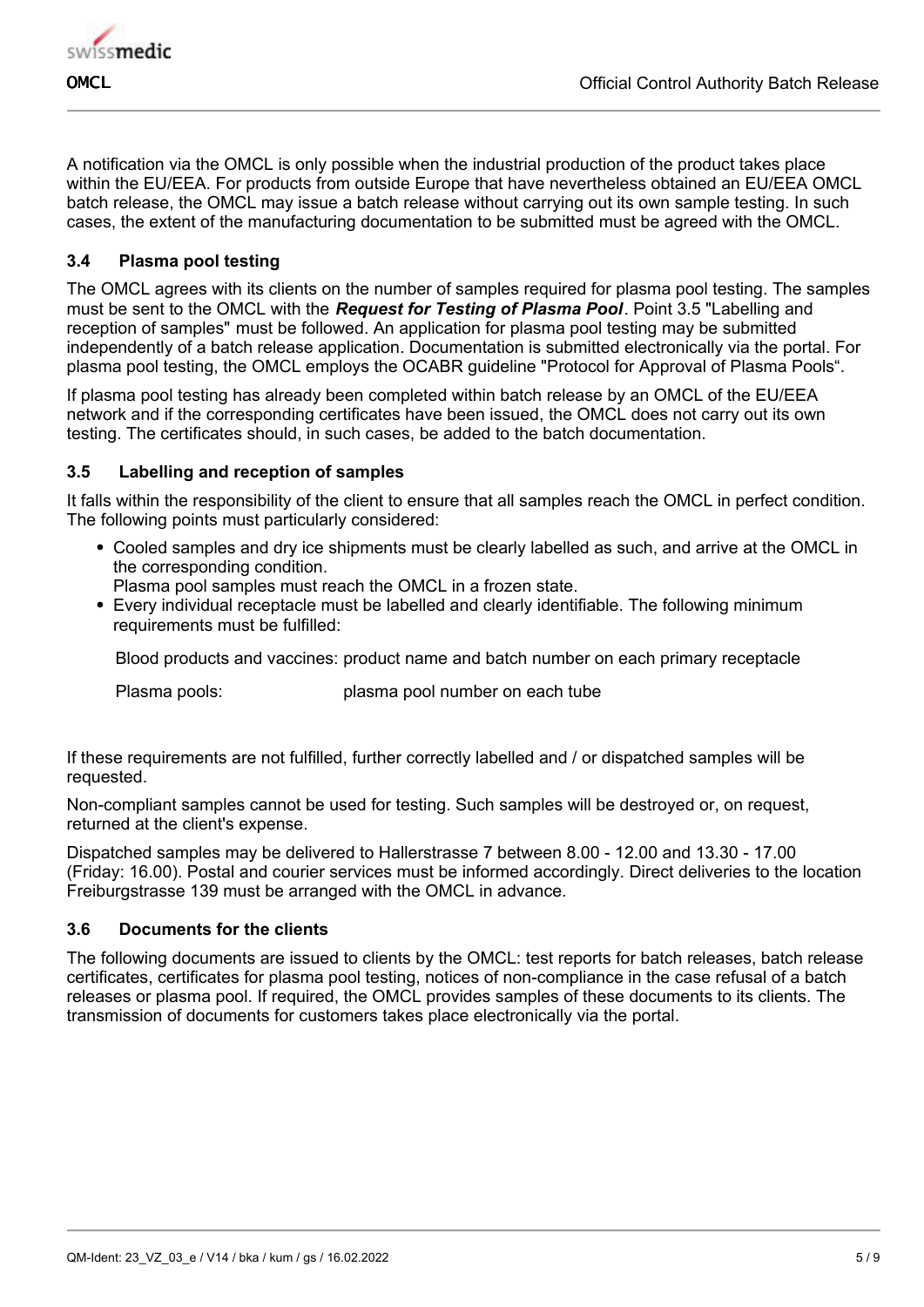

## **3.7 Test reports for batch release**

To enable submission of batch release test report to other entities within an international framework, it is provided in English. The first section describes the samples analysed. The second section shows the test results. Tests carried out beyond the scope of accreditation are specially marked as such. Test reports also include a comment if a test has been carried out by a subcontractor on behalf of the OMCL.

If a client waives receipt of the test reports, this must be notified to OMCL.

#### **3.8 Batch release certificates and notices of non-compliance**

For batches tested according to the MRA, under "EU Administrative Procedure for OCABR", the OMCL issues certificates referring to the Swiss Law on Therapeutic Products and EU legislation. For batches that are not tested within the framework of the MRA (e.g. animal sera, for which no product-specific guidelines exist), the OMCL issues certificates that refer to the Swiss Law on Therapeutic Products only. For a notice of non-compliance, reference is made to Swiss and EU legislation or Swiss legislation only, as appropriate. Following a preliminary notice to the authorisation holder, an explanation on rights of appeal is appended to the notice of non-compliance.

#### **3.9 Notifications**

In the case of batches subject to notification (market information), the authorisation holder is sent an acknowledgement of receipt by e-mail.

#### **3.10 Certificates on plasma pool testing**

For each plasma pool tested, the OMCL issues a certificate in accordance with the "EU Administrative Procedure for OCABR".

#### **3.11 Costs**

The costs for batch releases, notifications and plasma pool testing are defined in the Regulation of the Swiss Agency for Therapeutic Products on its Fees of 14. September 2018 (GebV-Swissmedic). Fees are also payable if a batch is not released or is withdrawn by the authorisation holder. The resources required for extraordinary evaluations within the scope of batch release (e.g. assessment of one-time exceptions) are invoiced at a rate of CHF 200.- per hour, as "fee according to expenditure". This service is subject to VAT.

#### **3.12 Publications**

The batches that are released (control authority batch release and notifications) are published on the Swissmedic website [\(www.swissmedic.ch\)](http://www.swissmedic.ch).

#### **3.13 Provision of information**

In order to promote collaboration with clients, the OMCL provides comprehensive information regarding its work, its processes and the legal principles applied. It is important for the division to maintain transparency for its clients.

A client may request information on the current status of any tasks submitted to the laboratory at any time.

The OMCL provides information on the principles and the references used within its testing methods and shares any doubts relating to measurements when issuing the results. On request, and depending on the situation, the laboratory permits clients to consult the specific test guidelines and validation documents.

For enquiries regarding test reports, please always quote the test report number.

The OMCL provides no information relating to other clients' products.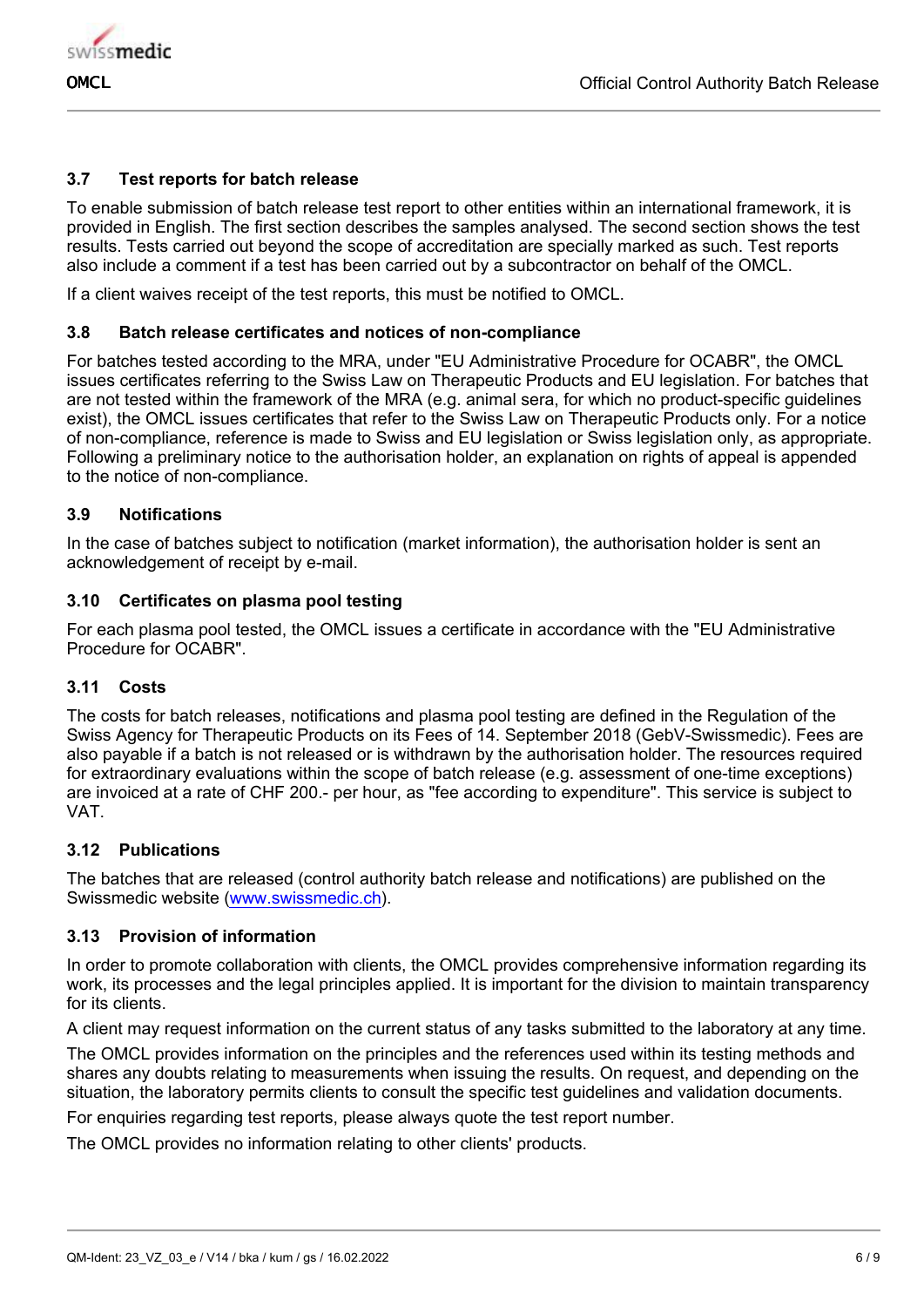

#### **3.14 Client needs, issues and complaints**

The needs, issues and complaints raised by clients are recorded on an ongoing basis, independently of whether OMCL receives them orally or in writing. Issues raised and complaints are handled at regular discussions, and analysed in order to identify possible common causes. Based on this analysis, the OMCL constantly strives to achieve improvements and integrates them within its work processes.

Depending on the importance or severity of an issue or complaint, the client receives an oral or written response.

#### **4 Organisation**

#### **4.1 Contact persons**

For questions concerning official control authority batch release of blood products and vaccines, the specialists on this subject are the primary contact partners:

| <b>Scientific Expert OCABR</b>     | <b>Scientific Expert OCABR</b>        |
|------------------------------------|---------------------------------------|
| Dr. Katja Bögli                    | Dr. Michael Sänger                    |
| Tel.: 058 463 44 24                | Tel.: 058 462 95 19                   |
| E-mail: katja.boegli@swissmedic.ch | E-mail: michael.saenger@swissmedic.ch |

| Scientific Expert OCABR             |  |
|-------------------------------------|--|
| Dr. Mirjam Kühne                    |  |
| Tel.: 058 469 50 28                 |  |
| E-mail: mirjam.kuehne@swissmedic.ch |  |

For questions concerning laboratory analysis, the head of the laboratory unit 1 or his deputy are the primary contact partners:

| Head of Laboratory Unit 1            | Deputy Head of Laboratory Unit 1      |
|--------------------------------------|---------------------------------------|
| Dr. Michael Gilgen                   | Nicolas Stüdle                        |
| Tel.: 058 463 41 69                  | Tel.: 058 481 48 36                   |
| E-mail: michael.gilgen@swissmedic.ch | E-mail: nicolas.stuedle@swissmedic.ch |

E-mail for general enquiries: notification@swissmedic.ch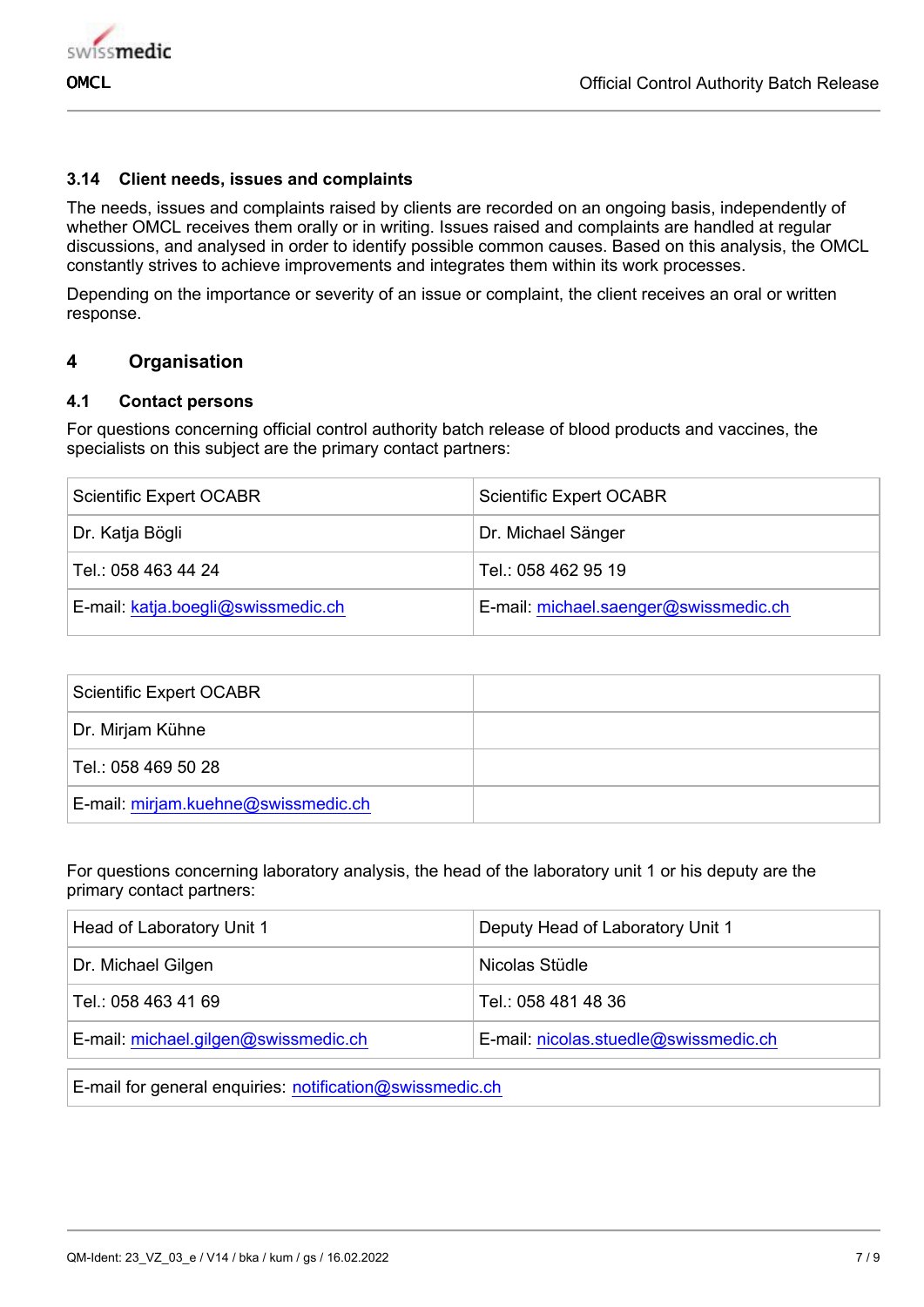

# **4.2 Address**

Swissmedic, Swiss Agency for Therapeutic Products Division Laboratory (OMCL) Laboratory unit 1 (OCABR) Hallerstrasse 7 CH-3012 Bern